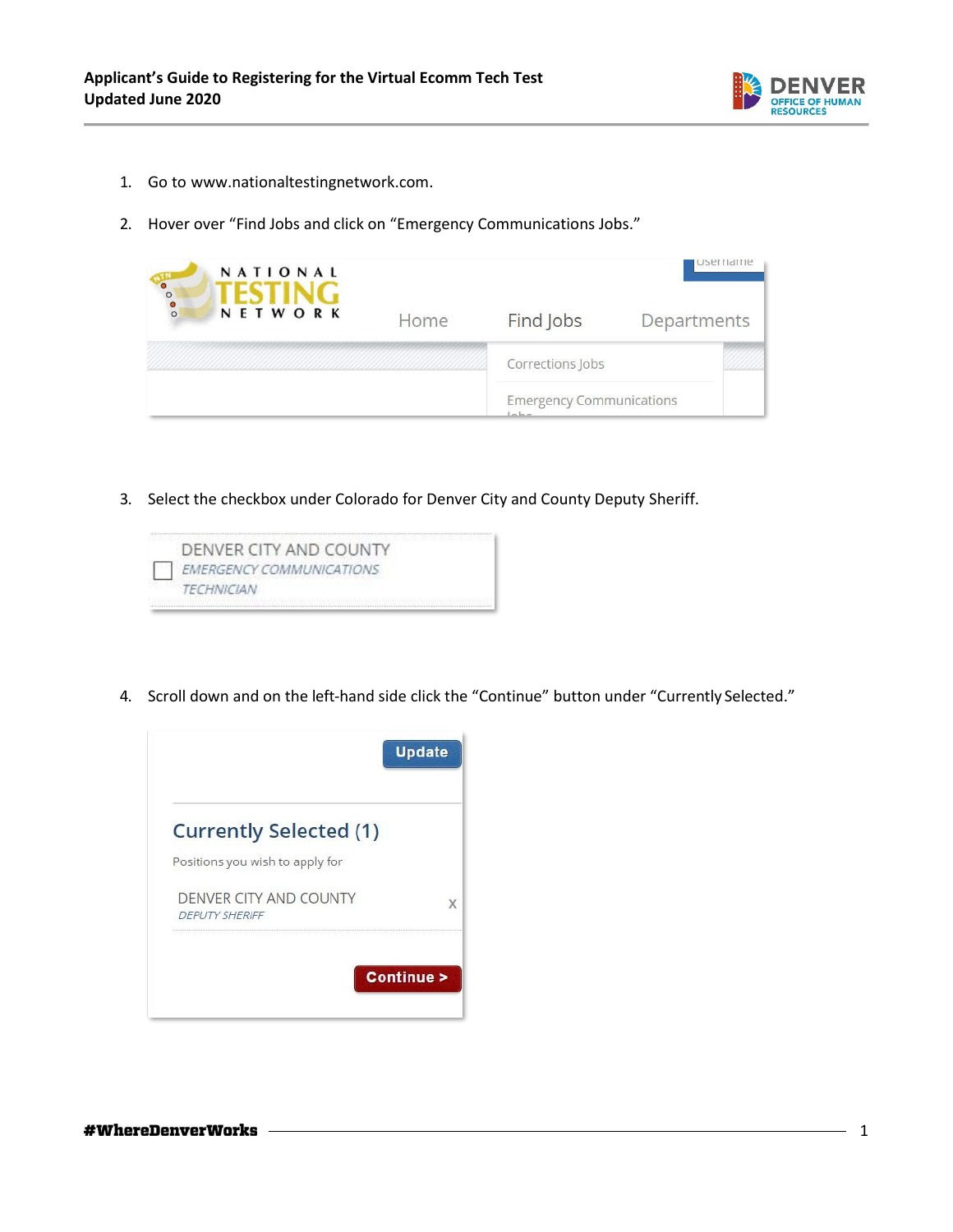5. When the REVIEW! message opens, click "This is All I Want."



6. Read through the job information and qualifications for the position. If you meet these qualifications click "Continue" at the bottom of the screen.



7. The next step prompts you to choose the location of your exam. Please choose the "VIRTUAL TESTING" option (which will allow you to take the test online at your own home). This option is located at the very top of the page.

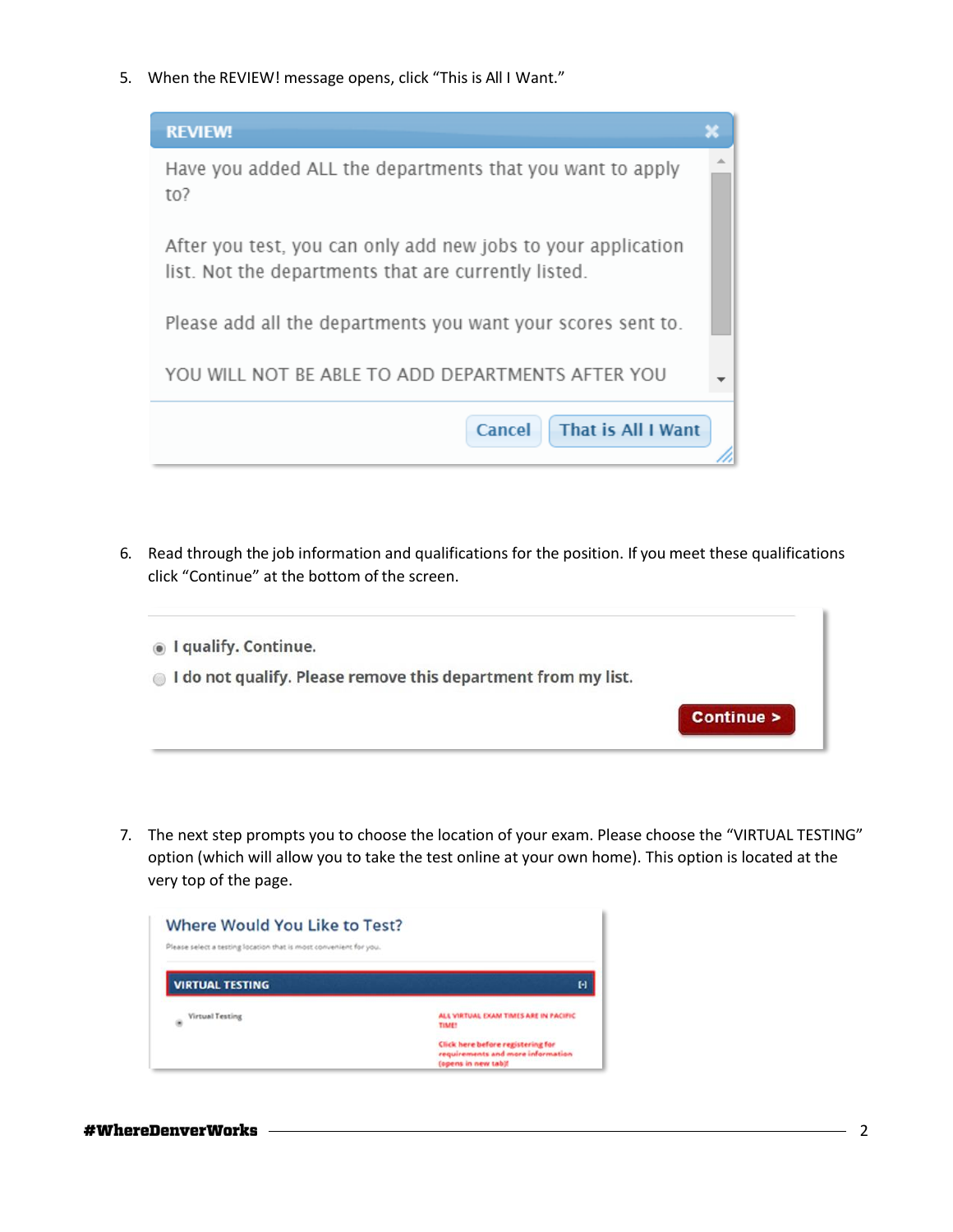8. Once you have selected a location scroll to the bottom of the page and click "Continue."



9. The testing location's calendar will open. Select the time you wish to test by clicking on it. If sessions are full, continue to search for dates/times open. You may have to move into the next month to find an open session.

## **Schedule Your EMERGENCY COMMUNICATIONS Test**

Choose a time and date that works best for you. \*Written exams can take up to 3 hours. If you do not see a convenient testing time or date please select a different testing location.

## All virtual exam times are in Pacific time! Current Pacific time is 11:38 AM.

| $\prec\prec$ |        | <b>July 2020</b> |                         |                         | $\rightarrow$ |          |
|--------------|--------|------------------|-------------------------|-------------------------|---------------|----------|
| Sunday       | Monday | Tuesday          | Wednesday               | Thursday                | Friday        | Saturday |
|              |        |                  |                         |                         | 3             | 4        |
|              |        |                  | 08:00 AM                | 08:00 AM                |               |          |
|              |        |                  | 09:00 AM                | 10:00 AM                |               |          |
|              |        |                  | 10:00 AM                | 10:00 AM<br><b>FULL</b> |               |          |
|              |        |                  | 10:00 AM<br><b>FULL</b> | 02:00 PM                |               |          |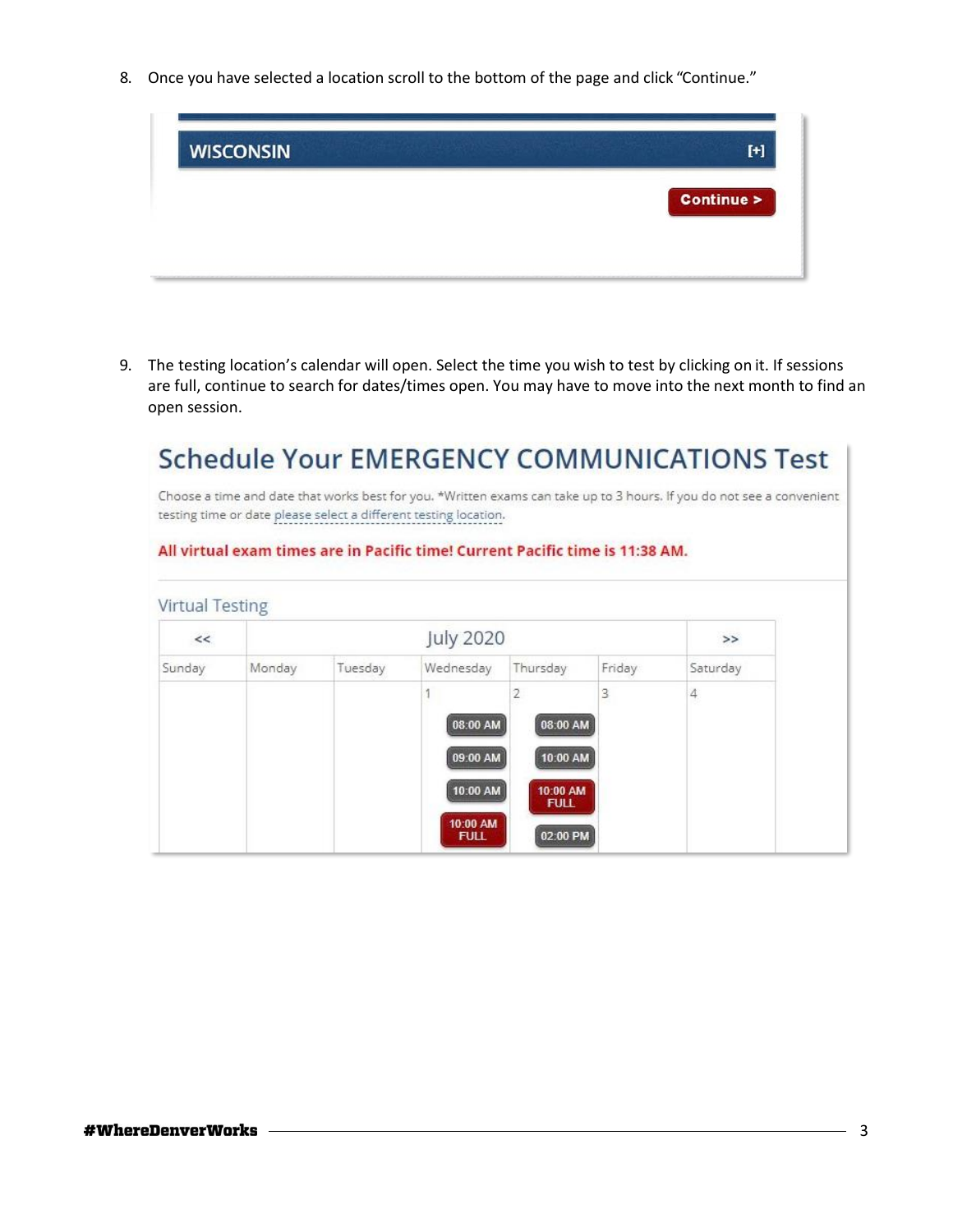10. Review the time, date, and location you wish to test. If the information is correct click "Continue." Your screen will show a \$35.00 cost to test. This is a default setting and will change once you reach Step 15. You will not be charged to take the test.

| Currently Selected (1)                                        | <b>Confirm Test Information</b>                                                           |              |         |                      |         |
|---------------------------------------------------------------|-------------------------------------------------------------------------------------------|--------------|---------|----------------------|---------|
| DENVER CITY AND COUNTY<br>EMERGENCY COMMUNICATIONS TECHNICIAN | Schedule                                                                                  |              |         |                      |         |
| <b>EMERGENCY COMMUNICATIONS</b>                               | Test                                                                                      | Date         | Time    | <b>Test Location</b> | Cost    |
| Date/Time:<br>2020-07-01                                      | <b>EMERGENCY COMMUNICATIONS</b>                                                           | Jul 01, 2020 | 8:00 AM | Virtual Testing      | \$41.00 |
| 8:00 AM                                                       | Selected Jobs                                                                             |              |         |                      |         |
| <b>Testing Location</b><br>Virtual Testing                    | Job Name                                                                                  |              |         |                      | Cost    |
|                                                               | DENVER CITY AND COUNTY - EMERGENCY COMMUNICATIONS TECHNICIAN                              |              |         |                      | \$0.00  |
|                                                               | Exam Discount may apply. See the final price on checkout page.                            |              |         |                      |         |
| <b>Check for New Departments</b>                              | <b>Total Cost:</b>                                                                        |              |         |                      | \$41.00 |
| before you test!                                              | If paying with a voucher, you will have the opportunity to enter it later in the process. |              |         |                      |         |

11. If you are new to NTN you will need to create an account by clicking "Register for a New Account." If you have tested with NTN before, log into your existing account and skip to step 14.

| Login to Your Candidate Account<br>If you are new to National Testing Network, create a<br>new account. |                       |
|---------------------------------------------------------------------------------------------------------|-----------------------|
| <b>Register for a New Account</b><br>If you are a returning user, please log in.                        |                       |
| Username                                                                                                |                       |
| Password                                                                                                |                       |
|                                                                                                         | Login                 |
|                                                                                                         | Forgot your password? |

12. If you are creating a new account, fill out the requested information on the next screen andclick "Create Account." Please complete all required fields on this page.

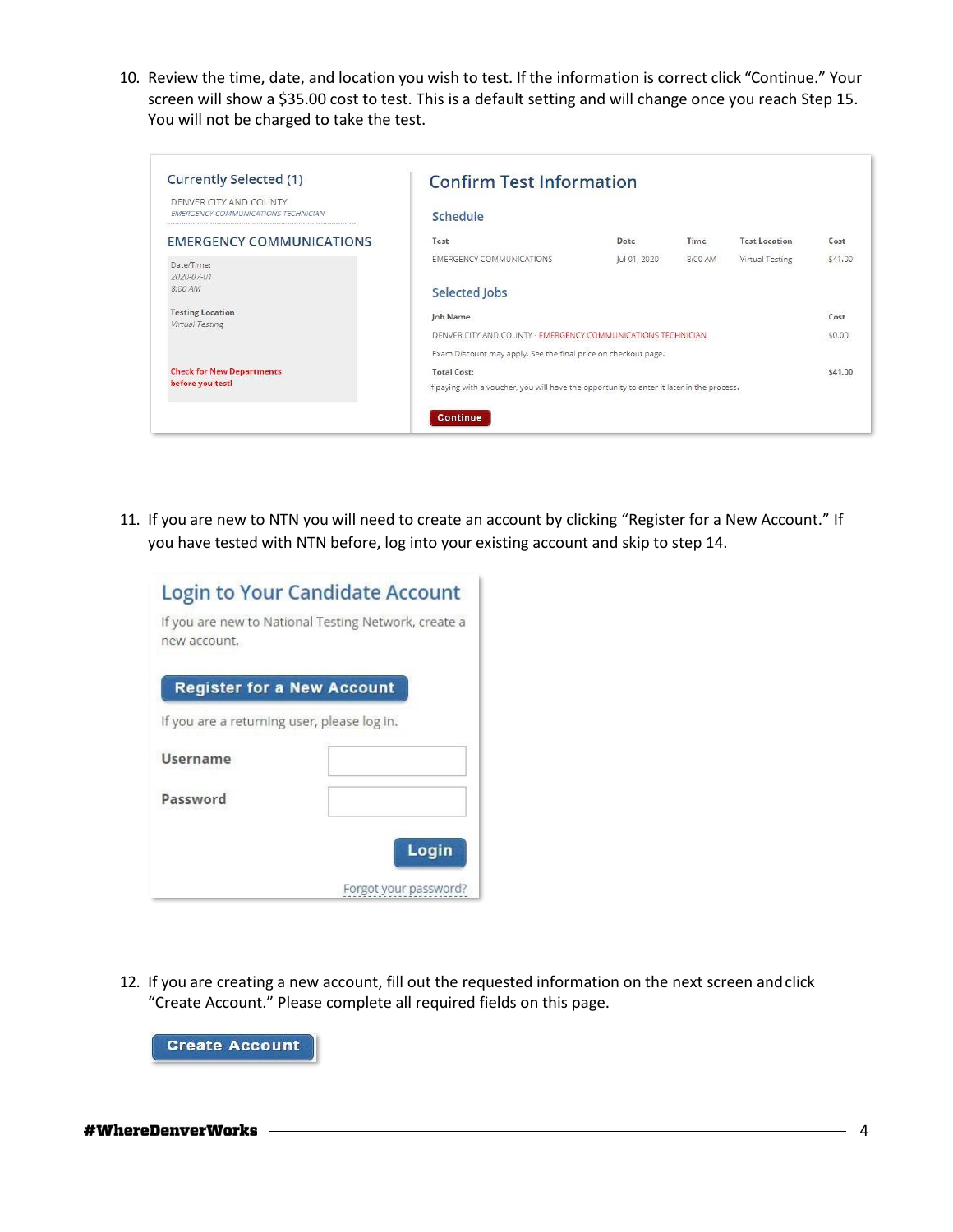13. Read the Terms of Use. At the bottom click the "I agree" checkbox and click "Continue."



14. On the next page, there will be an option to purchase a practice test. This is not required and is purchased at the candidate's discretion.

Click "Add a Practice Test" below to purchase the React Practice Test. If you are not interested in purchasing a practice test click "No Thank You" and continue with your check-out process.



15. On the next screen review the time, date, and location of your test. Also, please be sure to verify your email address and then click "Complete Order."

| <b>Confirm Order</b>                                         |                 |            |                    |                                                 |
|--------------------------------------------------------------|-----------------|------------|--------------------|-------------------------------------------------|
| Schedule                                                     |                 |            |                    |                                                 |
| Test                                                         | Date            | Time       | Test<br>Location   | Cost                                            |
| <b>EMERGENCY COMMUNICATIONS</b>                              | Jul 01,<br>2020 | 8:00<br>AM | Virtual<br>Testing | \$41.00                                         |
| Selected Jobs                                                |                 |            |                    |                                                 |
| <b>Job Name</b>                                              |                 |            |                    | Cost                                            |
| DENVER CITY AND COUNTY - EMERGENCY COMMUNICATIONS TECHNICIAN |                 |            |                    | \$0.00                                          |
| Exam Discount                                                |                 |            |                    | $-541.00$                                       |
| <b>Total Cost</b>                                            |                 |            |                    | \$0.00 USD<br>All amounts are in US<br>dollars. |
| Receipts will be sent to the following email address:        |                 |            |                    |                                                 |
| <b>Your Email Here</b>                                       |                 |            |                    |                                                 |
| <b>Complete Order</b>                                        |                 |            |                    |                                                 |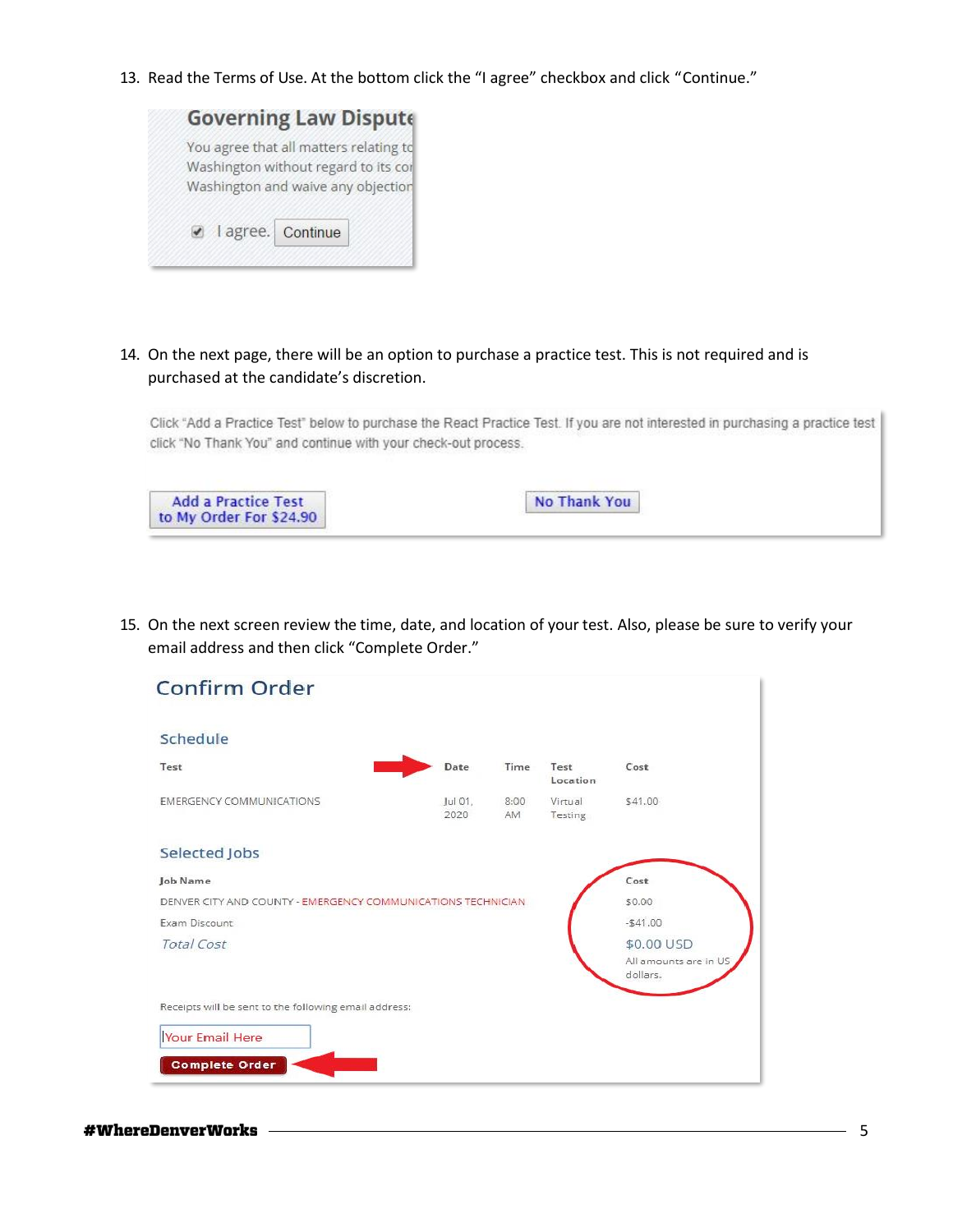- 16. The next page that will confirm that your test has been scheduled. Please review that all information including testing dates/times are correct. If you need to make changes to your testing date, please contact NTN Support by clicking "Contact" at the top left of the screen.
- 17. Scroll down page. You will be required to complete the Work Attitudes Questionnaire and the Application Form.

|                         | -Work Attitudes Questionnaire Required!<br>You are required to take this simple exam from home. Click below to start the Work Attitudes Questionnaire or start it from your candidate landing page.                                                                          |
|-------------------------|------------------------------------------------------------------------------------------------------------------------------------------------------------------------------------------------------------------------------------------------------------------------------|
|                         | <b>Start The Work Attitudes Questionnaire (Required)</b>                                                                                                                                                                                                                     |
|                         | -Application Form Required!                                                                                                                                                                                                                                                  |
|                         | We STRONGLY suggest that you have your application form completed as soon as possible. The departments you chose have access to that information<br>now and will download it when your test is complete. Click on the Application Form button to enter your information now. |
|                         | If you need to fill out your application at a later date, you can edit by logging onto your account. Go to nationaltestingnetwork.com, log in, and click on Application<br>Form/PHQ on the left side. Complete your application form before your test date.                  |
| <b>Application Form</b> |                                                                                                                                                                                                                                                                              |

- 18. Once the required items from Step 17 are completed your test has been scheduled.
- 19. Next, go to the Candidate FAQ page located under FAQ's at the top of the page. The FAQ's will outline what you expect prior to and during the virtual test. You will want to verify that your home computer or laptop meets the requirements for the virtual testing platform.
- 20. On the left-hand side of the screen please select "Virtual Testing FAQ."